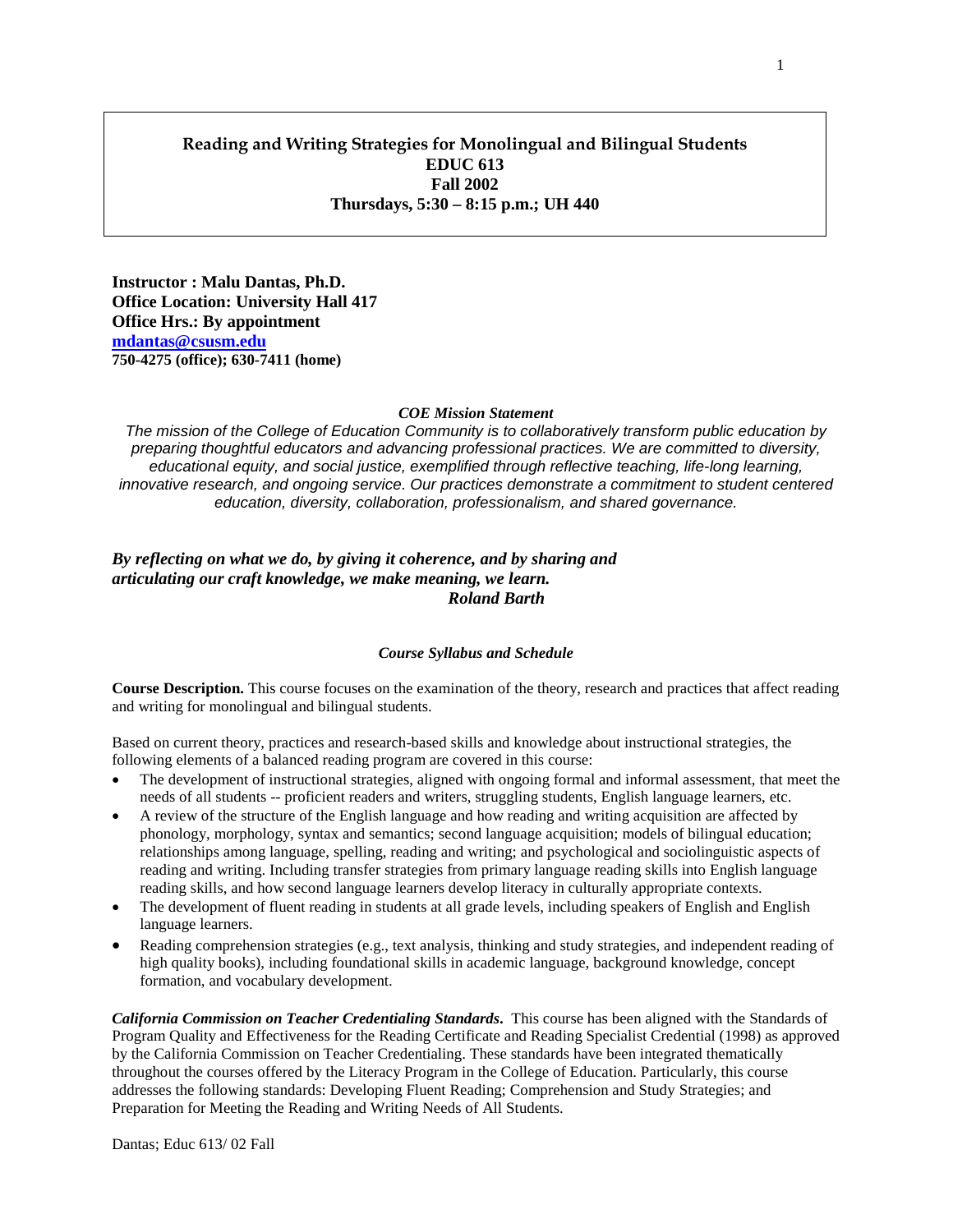*CLAD Emphasis***.** This course addresses the California Commission on Teacher Credentialing requirements for the Crosscultural Language and Academic Development (CLAD) emphasis. This course specifically addresses standards/competencies associated with language and culture, models of bilingual education, and instructional strategies that support the oral language development, reading and writing of English language learners.

#### **Required Texts:**

 Allington, R. (2001). What really matters for struggling readers: Designing research-based programs. New York: Longman.

Dantas, M. L. (2002). EDUC 613 Readings. Available at CopyServe.

Peregoy, S., & Boyle, O. (2001). *Reading, writing and learning in ESL: A resource book for k-12 teachers*, 3<sup>rd</sup> ed. New York: Longman.

 Reyes, M. de la L., & Halcón, J. J. (2001). The best for our children: Critical perspectives on literacy for Latino students. New York: Teacher College Press.

\* **CopyServe -** located in San Marcos at 745 Rancho Santa Fe Rd. Tel. (760) 599-9923

#### **Select one (or more) of the following books to be used in class projects:**

 Allen, J. (2000). Yellow brick roads: Shared and guided paths to independent reading 4-12. Portland, Maine: Stenhouse.

 Harvey, S., & Goudvis, A. (2000). Strategies that work: Teaching comprehension to enhance understanding. Portland, Maine: Stenhouse.

 Hoyt, L. (1999). Revisit, reflect, retell: Strategies for improving reading comprehension. Portsmouth, NH: Heinemann.

Hoyt, L. (2000). Snapshots: Literacy minilessons up close. Portsmouth, NH: Heinemann.

 McLaughlin, M., & Allen, M. B. (2002). Guided comprehension in action: Lessons for grades 3-8. Newark, DE: IRA.

 Moore, D.W., Moore, S.A., Cunningham, P.M., Cunningham, J.W. (1998). Developing readers and writers in the content areas K-12, 3rd ed. New York: Longman.

Portalupi, J., & Fletcher, R. (2001). Nonfiction craft lessons. Portland, Maine: Stenhouse.

 Sadler, C. R. (2001). Comprehension strategies for middle grade learners: A handbook for content area teachers. Newark, DE: IRA.

 Tierney, R.J., & Readance, J.E. (2000). Reading strategies and practices: A compendium, 5th ed. Needham Heights: Allyn and Bacon

 Tovani, C. (2000). I read it, but I don't get it: Comprehension strategies for adolescent readers. Porland, Maine: Stenhouse.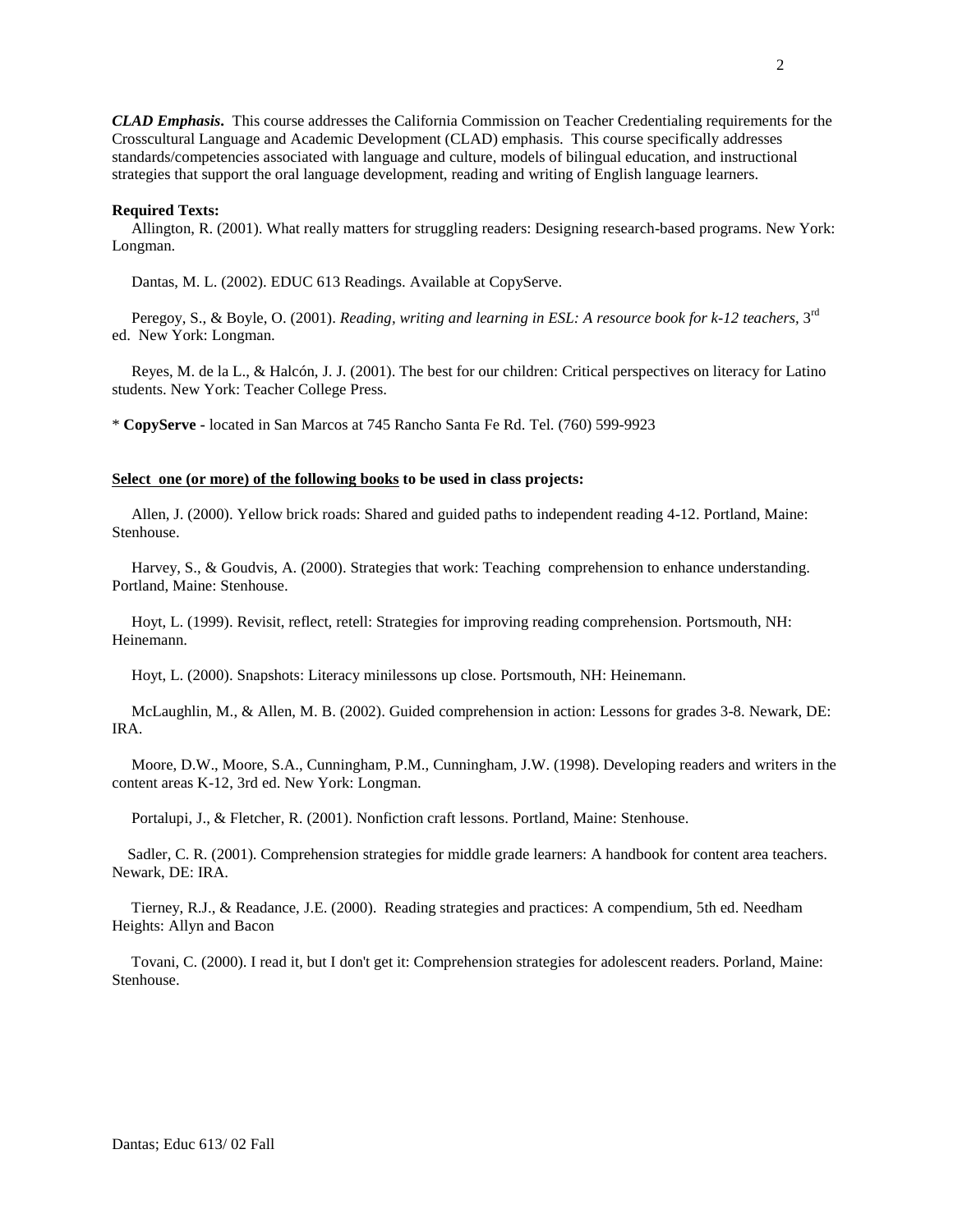#### **Course Requirements and Assignments**

**Attendance:** You cannot receive an "A" if you miss more than two classes or are late (or leave early) for more than three sessions; and you cannot receive a "B" if you miss more than three classes (COE Attendance Policy, 1997). If you must be absent, please call and leave a message at my office. If you have extraordinary circumstances in your life that will impact your attendance and completion of assignments, please let me know.

#### **Participation (10 pts.)**

Your preparation for class, active participation and contribution to discussions at each class session are essential. The nature of this class relies heavily on classroom dialogue. You are expected to provide constructive feedback and relate discussions to the readings and your own experiences. Please do not bring outside work to class and make sure to turn off your cellular phone before coming to class.

#### **Book Club: What do Latino Educators have to tell us? (20 pts.) Due: See course schedule**

For most of our class sessions, 1-2 chapters of Reyes and Halcón's (2001) book, "The best for our children: Critical perspectives on literacy for Latino students," have been assigned for close reading and discussion. You are expected to engage in ongoing class discussions, connect course readings, and relate course readings to your own experiences/views and current educational context and political climate in California. In addition, an important part of our book club is to discuss the implications to literacy teaching practices that allow rich, successful learning opportunities for second language learners.

Points will be given based on instructor and self-evaluation. More information will be provided in class.

#### **Topic Presentation** (15 pts.) **Due:** Sign up list

Group leaders on a particular course topic will lead group discussions (approximately 60 min.). Choose from one of the course topics and collaborate with another student as the expert on that topic. Meet with your group beforehand to brainstorm ideas on how to present the topic and lead group discussions. *Meet with me the week prior to your day to lead to discuss your group ideas.* Turn in a brief one-page outline of your topic presentation.

Follow these steps when organizing and leading group discussions:

1. Introduction to topic (5 pts.): Brainstorm ways of introducing your topic by reviewing content and connecting it with students' experiences. For example, you can use a concept web, KWL chart, quickwrites and pair-share, listgroup-label or word map activities, discussion of quotes from readings, etc. The purpose of this introduction is to provide a quick review of content previously read by all students (rather than summaries of the readings), and set the stage to group discussions.

Note: You may select 3-4 critical questions to guide the class members' readings for that topic, help them synthesize and think about the readings, find connections across the readings, and make connections to prior readings and classroom experiences. You may also provide brief questionnaires or "homework" involving students' assessment of their classroom/teaching/curriculum in relation to the content of your topic. *These questions and/or other requests are to be distributed the week prior to your topic presentation.*

2. Group discussions (10 pts.): Select an activity(ies) that will promote classroom dialogue, active engagement and/or practice of teaching strategies. Examples: jigsaw; reading/ written response and discussion of quotes; twoside debate on a controversial topic; literature circles; drama; examination and discussion of guided reading and/or trade books; practice of strategies suggested in the readings; etc (see course readings for other ideas). These activities should allow the opportunity to expand our understanding of each topic; to reflect on the readings (their theoretical and research-base) and ask questions; and to discuss teaching implications for monolingual and bilingual students. **All students are expected to contribute to the discussion**.

3. Closing (5 pts.): Group leaders will decide on how to close their lesson, and debrief the content discussed and teaching strategies used during the topic presentation. E.g., providing a synthesis of their group discussions and process, connecting group discussions and experiences with initial conversation during the introduction, asking students to write and share one thing that they will take out of this session, etc.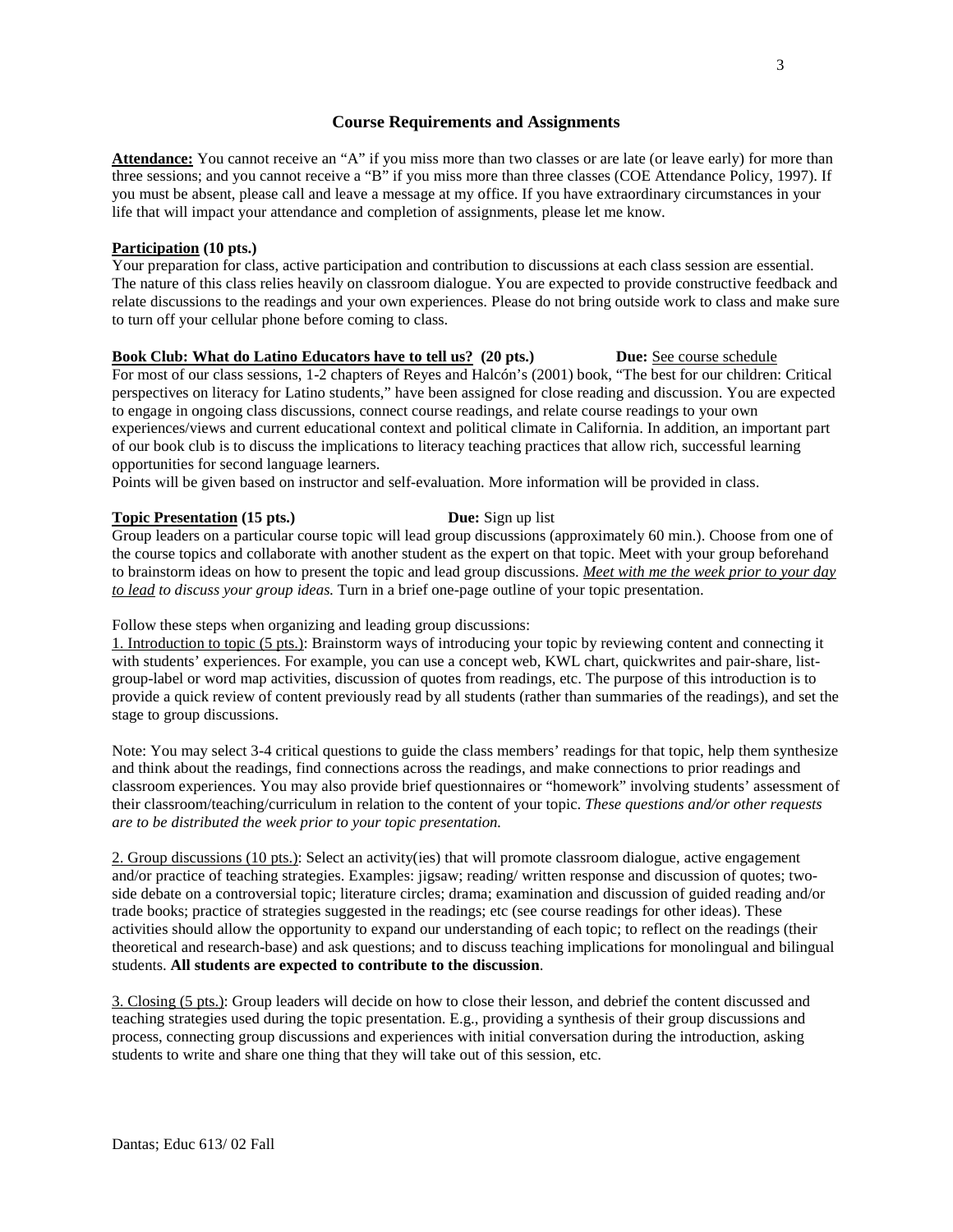## **Strategy Presentation** (15 pts.) Due: Sign up list

Select one minilesson topic on a reading and/or writing strategy(ies) from one or more of the books listed as optional. Select a strategy that you will be able to implement with your class or a small group of students. Prepare a presentation to the entire class. The strategy presentation must have a **write-up** (1-2 pages) that includes:

• A rationale or a reason for selecting the particular reading and/or writing strategy(ies). This rationale should be based on the needs of your students as determined by some kind of assessment or assessments. Identify the assessment(s) in your write-up.

• A description of the strategy or strategies, including any changes or adaptations you made to the strategies and why. Remember that there is no perfect strategy - only strategies that serve to scaffold the learning of your students based on their needs as you have identified with multiple assessments. In case you choose to implement a reading strategy, make sure there is a demonstration of how writing was used to support reading comprehension and meaning making.

• Include information on adaptations/ accommodations/ differentiated instruction and levels of scaffold provided in order to meet the needs/ interests/ strengths of your group of students.

• Include an assessment of how the strategy or strategies worked as evidenced in student work. You may include an evaluation of student work using either a rubric or other standards that were made clear to students before and during the teaching. **Student work** must be included in your presentation.

#### *Strategy presentations* (15-20 minutes): – make sure to provide:

(1) a brief overview of the strategy (tie this to a theoretical and research base); (2) a description of how you implemented it (You may briefly demonstrate it); (3) examples of student work and discussion of your assessment of how this strategy supported or not your students' reading/writing; and (4) recommendations on the usefulness of the strategy for native English-speaking and second language learners. Bring a copy of your strategy paper for all class members.

#### **Text Analysis (15 pts.) Due:** October 24

Identify the types of text structures that you are (and are not) currently using in your classroom. How can the features and structure of these texts support reading and writing fluency, reading comprehension, content learning, and learning about text structure? (see readings for session 8 and 9).

Prepare a paper (5 pages minimum) that includes:

- A brief introduction to your classroom and language arts curriculum (specify your grade level.). A list of the types of texts (e.g., picture books, traditional literature, textbooks, informational books, fiction, biographies, poetry, commercial reading programs, computer programs, classroom writings – science reports, charts, posters, etc.) currently used in your classroom. Include 2 examples of each type.
- A discussion on the implications of using a variety of texts (refer to course readings and/or additional references). That is, how the texts present in your classroom library support reading and writing fluency, reading comprehension, vocabulary development and content learning, as well as serve as writing models.
- Identify types of text you are not currently using in your classroom, reflect on literacy learning implications, and brainstorm ideas on how you can start to include them in your curriculum.

#### **Case study of an English language learner (25 pts.) Project outline/Due:** November 14

# **Final project/ Due:** December 19

 Select a student who is an English learner. This student should be someone who concerns you in terms of achievement in reading and writing. Prepare a case study on this student following these steps:

- I. Gather information about your student. What assessment was used when the student enrolled? IPT? Woodcock-Muñoz? LAS? What was the English proficiency score? What was the primary language score? (if available) What kind of program is the student enrolled in? (Primary language on a waiver, two-way immersion with a waiver, structured English immersion, ESL pullout, etc.). Look at the home language survey to determine what language is spoken in the home. Also note on the same survey what language the child first spoke and the language the child speaks in the home. If possible, gather information from the student's parents about his/her interests and experiences outside school.

• Observe the student and take anecdotal records (we will practice it in class) of his or her behavior during reading and writing activities, and conversational and academic language skills in the classroom and at a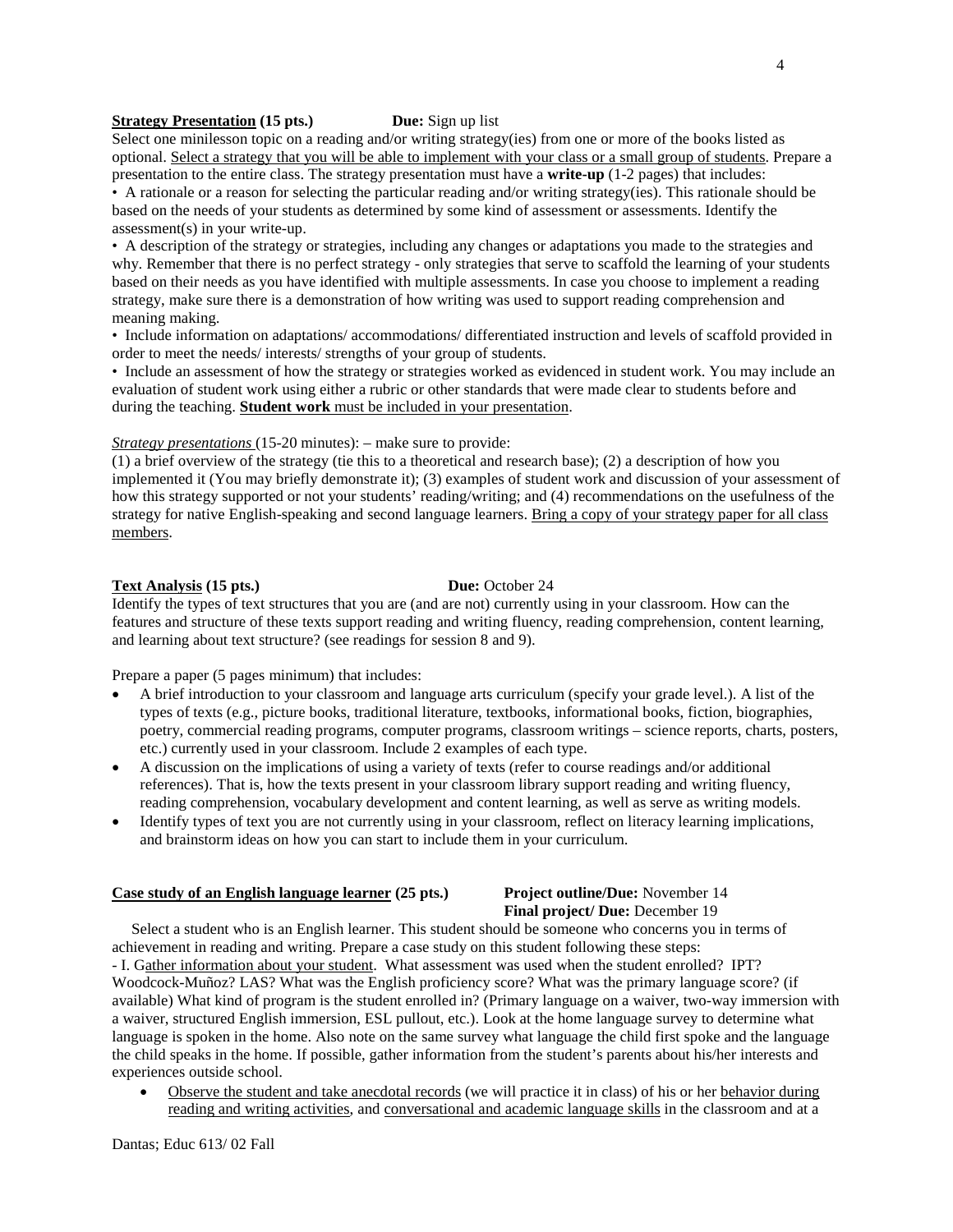different setting (e.g., playground). What is his/her level of participation in classroom situations? Does s/he use English or appear fluent in English when playing and talking with friends?

• Interview the student about his/her perceptions about reading and writing. A survey is attached (English and Spanish).

- II. Analyze the information you gathered. Examine his/her strengths and the gaps you have identified as a result of the search you have conducted, the interview and your observations. Keep in mind: What are his/her strengths as a reader and writer? What strategies does s/he use before reading and writing? What strategies are evident during reading and writing? Does s/he self-monitor? What action(s) does s/he take to correct/repair difficulties? Under what conditions does s/he choose to read or write? Does s/he use cognates? To what degree is s/he willing to take risks in reading and writing?

- III. Develop an instructional plan for this student targeting two areas (1.capitalize on an area of strength and 2.provide support for an area of need). Provide a rationale for each area you decided to focus on using as reference your analysis of the information you gathered. Use course readings to identify and select appropriate interventions. You may select an authentic task where the student will have to use oral language, reading and writing, and/or that may include opportunities for drawing, diagramming (graphic organizers) and labeling, since that is part of reading and writing. Identify what research you are basing your decision(s), and take into account grade level standards. - IV. Implement one of your interventions. Use formal or informal assessment(s) to evaluate the student's

performance (e.g., anecdotal records, written work, checklist, rubric, etc.). Submit a videotape or audiotape of your lesson with a brief description of its content. Be sure to obtain parental permission to videotape or audiotape (permission slip attached). Include any work that the student did during the instruction.

- V. Reflect on your project. Were there any surprises as you collected information about the student, developed an instructional plan, and implemented a specific strategy(ies)? How do you think this teaching strategy(ies) helped this student? What type(s) of assessment tool helped you learn more about the student and guided your instruction?

**Bring to class your assessment data on October 25.** Think of ideas and/or an outline for your instructional plan. Bring your questions to class and/or schedule an appointment for additional questions and feedback.

## *\*\* Please note that your projects must be typed (print no larger than 12 points, double-spaced). Use the American Psychological Association (APA) style for any references used in your projects. \*\**

**Important:** Each assignment is due on the date indicated on the syllabus. Late assignments will be penalized by a 5% deduction in points for each weekday past the due date. If there is any extraordinary circumstance that prevents you from meeting the deadlines or will impact your assignments, please let me know.

| <b>Grading:</b>              | <b>Points: Due:</b> |                                                    |
|------------------------------|---------------------|----------------------------------------------------|
| <b>Topic Presentation</b>    |                     | Sign up                                            |
| <b>Book Club</b>             | 20                  | See class schedule                                 |
| <b>Strategy Presentation</b> | 15                  | Sign up                                            |
| <b>Text Analysis</b>         | 15                  | October 24                                         |
| Case Study                   | 25                  | November 14 (outline); December 19 (final project) |
| Participation                | 10                  |                                                    |

Total 100

| <b>Grading Scale:</b> |                 |
|-----------------------|-----------------|
| $93-100 = A$          | $80 - 82 = B -$ |
| $90-92=$ A-           | $77 - 79 = C +$ |
| $87 - 89 = B +$       | $74-76= C$      |
| $83 - 86 = B$         | $70-73=$ C-     |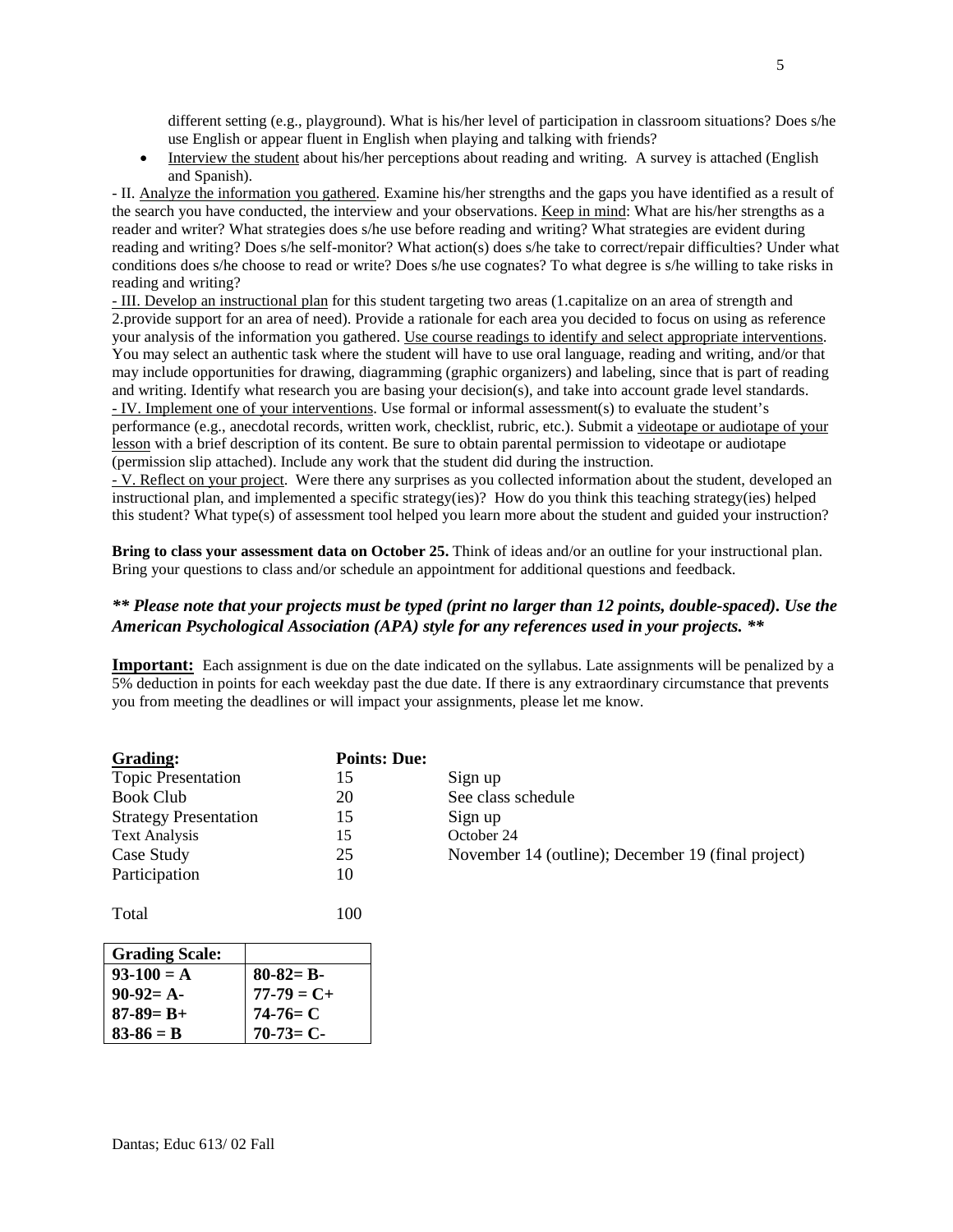# **Class Calendar, Readings and Assignments**

| <b>Date</b>        | <b>Topics</b>                                                                                                                                                                                                  | <b>Readings and Assignments</b>                                                                                                                                                                                                                                                                                                                                                                      |
|--------------------|----------------------------------------------------------------------------------------------------------------------------------------------------------------------------------------------------------------|------------------------------------------------------------------------------------------------------------------------------------------------------------------------------------------------------------------------------------------------------------------------------------------------------------------------------------------------------------------------------------------------------|
| Session 1<br>9/5   | * Course Overview and Introductions<br>* Meeting the Needs of All Students:<br>How? Sharing Experiences and Goals                                                                                              |                                                                                                                                                                                                                                                                                                                                                                                                      |
| Session 2<br>9/12  | * A good place to begin: Perspectives on<br>Language and Literacy Learning and<br><b>Instruction in Diverse Settings</b><br>* What is Balanced Instruction in<br>Language Arts?                                | Allington, chapt. 6<br><b>Book club:</b> chapt. 1 and 2                                                                                                                                                                                                                                                                                                                                              |
| Session 3<br>9/19  | * Language Theory: How First and<br>Second Languages are Acquired<br>* Models of Bilingual Education                                                                                                           | Peregoy & Boyle, chapt. 1 and 2<br><b>Book club:</b> chapt. 3 and 5                                                                                                                                                                                                                                                                                                                                  |
| Session 4<br>9/26  | * Language Development in the<br>Classroom<br>* The Role of Primary Language for ELL<br><b>Students</b>                                                                                                        | Peregoy & Boyle, chap. 3 and 4<br><b>Book club:</b> chapt. 6                                                                                                                                                                                                                                                                                                                                         |
| Session 5<br>10/3  | * Emergent Literacy and Biliteracy<br>* Teaching the Parts of Language:<br>Phonemic awareness and letter<br>knowledge; Phonics and Word<br>identification; and The Structure of the<br><b>English Language</b> | Peregoy & Boyle, chap. 5<br>Stauhl, S., Duffy-Hester, A., Stahl, K. (1998). Theory and Research Into Practice:<br>Everything you wanted to know about phonics (but were afraid to ask). Reading<br>Research Quarterly, 33 (3), 338-355.<br>Yopp, H., & Yopp, R. (2000). Supporting phonemic awareness development in the<br>classroom. The Reading Teacher, 54 (2), 130-143.<br>Book club: chapt. 14 |
| Session 6<br>10/10 | * Informed Instruction: The Assessment-<br><b>Instruction Relationship</b><br>* "Research-based" Reading Instruction                                                                                           | Allington, chap. 1<br>Peregoy & Boyle, chapt.10<br>Galley, S. (2000). Portfolio as mirror: Student and teacher learning reflected<br>through the standards. Language Arts, 78 (2), 121-127.<br>Book club: chapt. 4                                                                                                                                                                                   |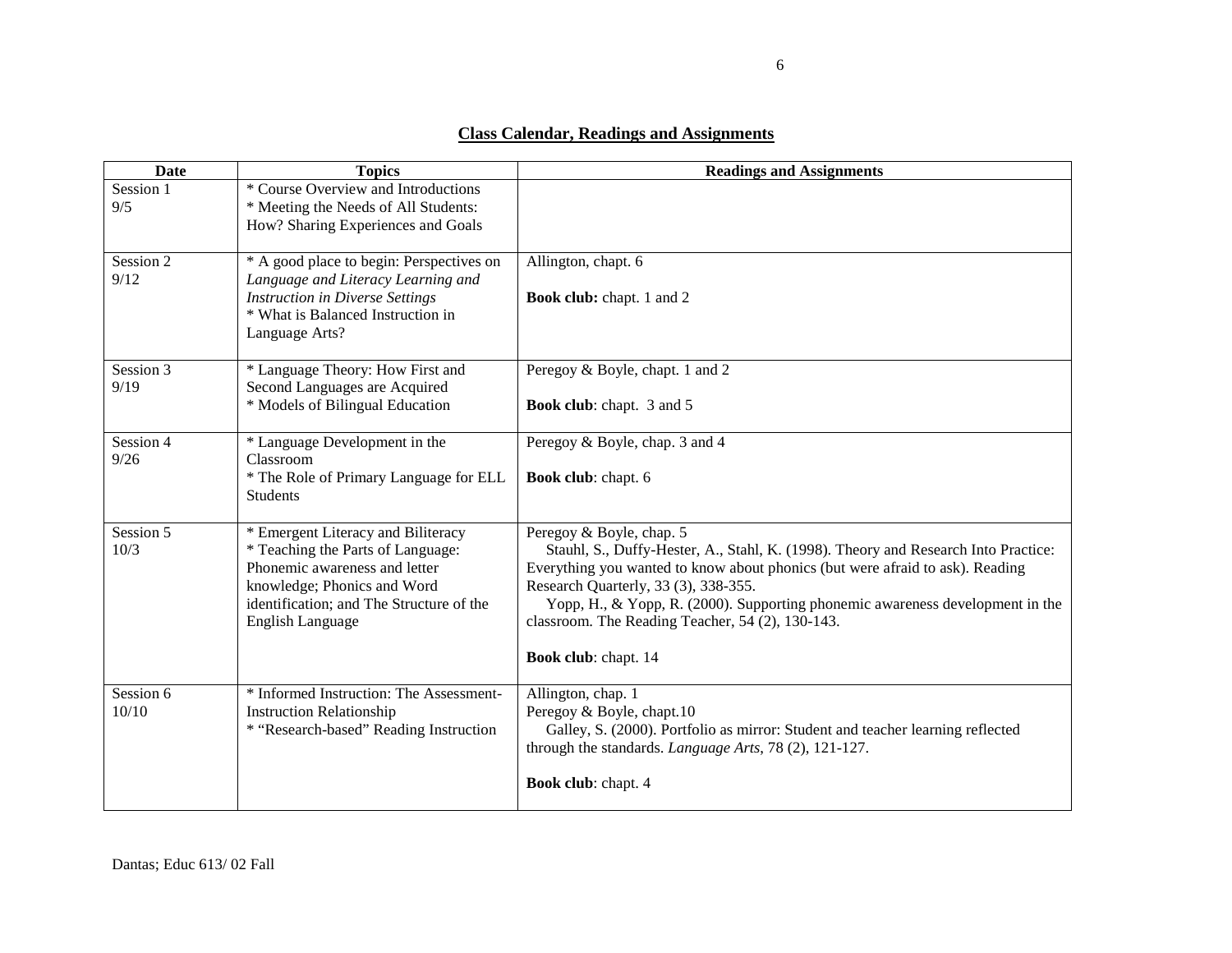| Session 7<br>10/17  | * Selection of Reading Materials:<br>controlled readers, predictable text,<br>anthologies, textbooks, pulp fiction,<br>quality literature                           | Allington, chapt. 2 and 3<br>Brown, K. J. (1999/2000). What kind of text - For whom and when? Textual<br>scaffolding for beginning readers. The Reading Teacher, 53 (4), 292-307.<br>Worthy, J., Moorman, M., & Turner, M. (1999). What Johnny likes to read is hard<br>to find in school. Reading Research Quarterly, 34 (1), 12-27.                                                                                                                                      |
|---------------------|---------------------------------------------------------------------------------------------------------------------------------------------------------------------|----------------------------------------------------------------------------------------------------------------------------------------------------------------------------------------------------------------------------------------------------------------------------------------------------------------------------------------------------------------------------------------------------------------------------------------------------------------------------|
| Session 8<br>10/24  | * Text Analysis                                                                                                                                                     | Book club: chapt. 9<br>Camp, D. (2000). It takes two: Teaching with twin texts of fact and fiction. The<br>Reading Teacher, 53 (5), 400-408.<br>Duke, N. (2000). 3.6 minutes per day: The scarcity of informational texts in first<br>grade. Reading Research Quarterly, 35 (2), 202-224.<br>Franks, L. (2001). Charcoal clouds and weather writing: Inviting science to a<br>middle school language arts classroom. Language Arts, 78 (4), 319-324.<br>Due: Text Analysis |
| Session 9<br>10/31  | * Literature Based Approaches                                                                                                                                       | Peregoy & Boyle, chap. 7<br>Martínez-Roldán, C., & López-Robertson, J. (1999/2000). Initiating literature<br>circles in a first grade bilingual classroom. The Reading Teacher, 53 (4), 270-281.<br>Book club: chap. 10 and 11                                                                                                                                                                                                                                             |
| Session 10<br>11/7  | * Writing Instruction<br>* Relationships between Writing,<br>Reading and Oral Language<br>* CRA 36 <sup>th</sup> Annual Conference<br>November 7-9 (Sacramento, CA) | Peregoy & Boyle, chap. 6<br><b>Book club:</b> chap. 8                                                                                                                                                                                                                                                                                                                                                                                                                      |
| Session 11<br>11/14 | * Reading Comprehension and<br>Vocabulary Instruction                                                                                                               | Allington, chapt.5<br>Almasi, J., O'Flahavan, J., & Arya, P. (2001). A comparative analysis of student<br>and teacher development in more and less proficient discussions of literature.<br>Reading Research Quarterly, 36 (2), 96-120.<br>Book club: chap. 12<br>Due: Bring to class your assessment data and an outline of your instructional plan.                                                                                                                      |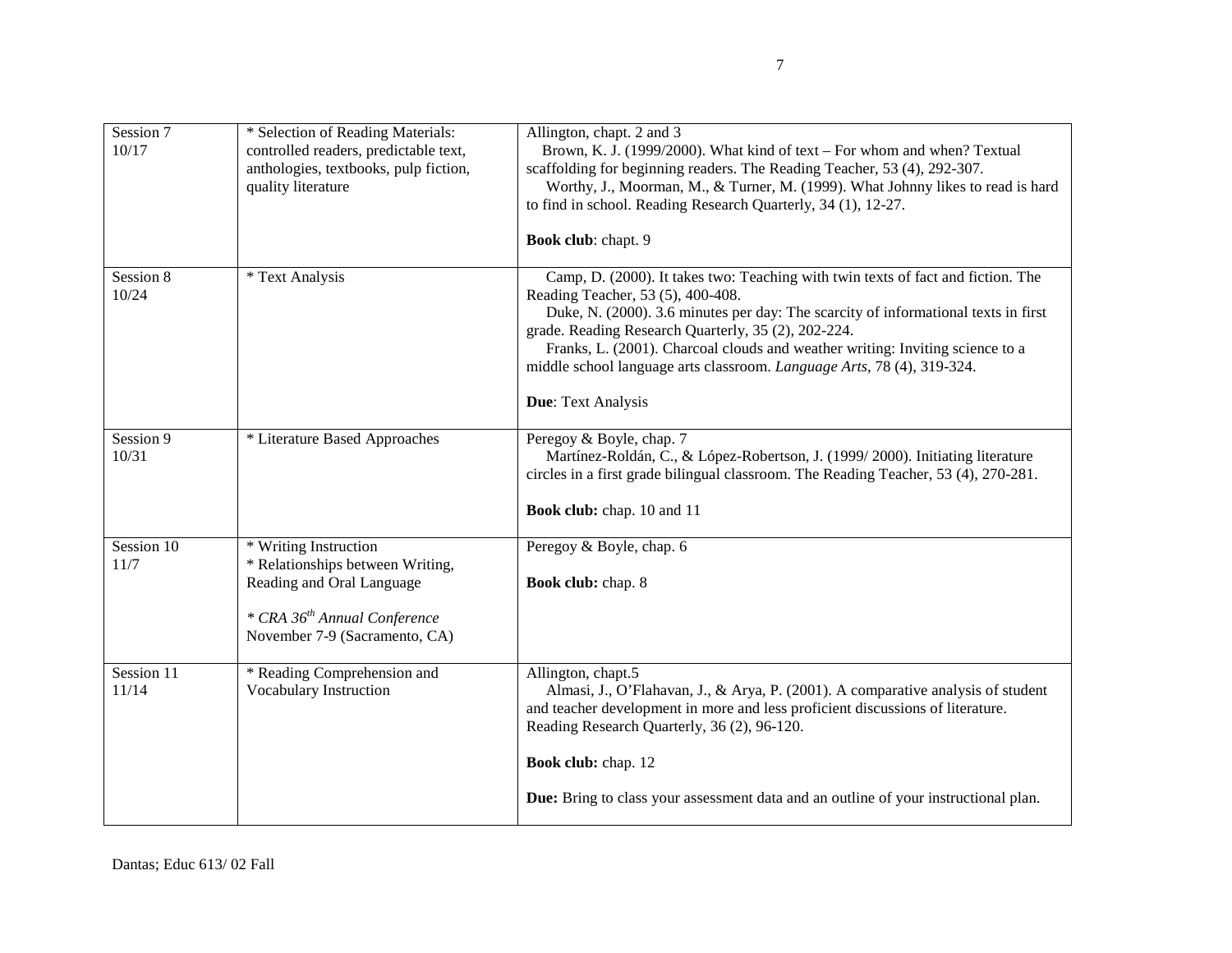| Session 12<br>11/21 | No class – Study session<br>(National Council of Teachers of English)<br>-NCTE Conference)                         |                                                                                                                                                                                                                                                                                                                                                                                                                                                         |
|---------------------|--------------------------------------------------------------------------------------------------------------------|---------------------------------------------------------------------------------------------------------------------------------------------------------------------------------------------------------------------------------------------------------------------------------------------------------------------------------------------------------------------------------------------------------------------------------------------------------|
| Session 13<br>11/28 | Thanksgiving<br>No class                                                                                           |                                                                                                                                                                                                                                                                                                                                                                                                                                                         |
| Session 14<br>12/5  | Content Reading and Writing                                                                                        | Peregoy & Boyle, chap. 8 and 9<br><b>Book club:</b> chap. 13                                                                                                                                                                                                                                                                                                                                                                                            |
| Session 15<br>12/12 | * Fostering Independent Reading<br>Oral Reading and Fluency<br>*<br>Development<br>* Supporting Struggling Readers | Allington, chapt. 4<br>Jacobson, J., Thrope, L., Fisher, D., Lapp, D., Frey, N., & Flood, J. (2001). Cross-<br>age tutoring: A literacy improvement approach for struggling adolescent readers.<br>Journal of Adolescent & Adult Literacy, 44 (6), 528-536.<br>Martinez, M., Roser, N. & Strecker, S. (1999). "I never thought I could be a star":<br>A Readers Theatre ticket to fluency. The Reading Teacher, 52 (4), 326-334.<br>Book club: chapt. 7 |
| Session 16<br>12/19 | Conclusions<br><b>Sharing Case Study</b><br><b>Course Evaluation</b>                                               | Due: Case Study                                                                                                                                                                                                                                                                                                                                                                                                                                         |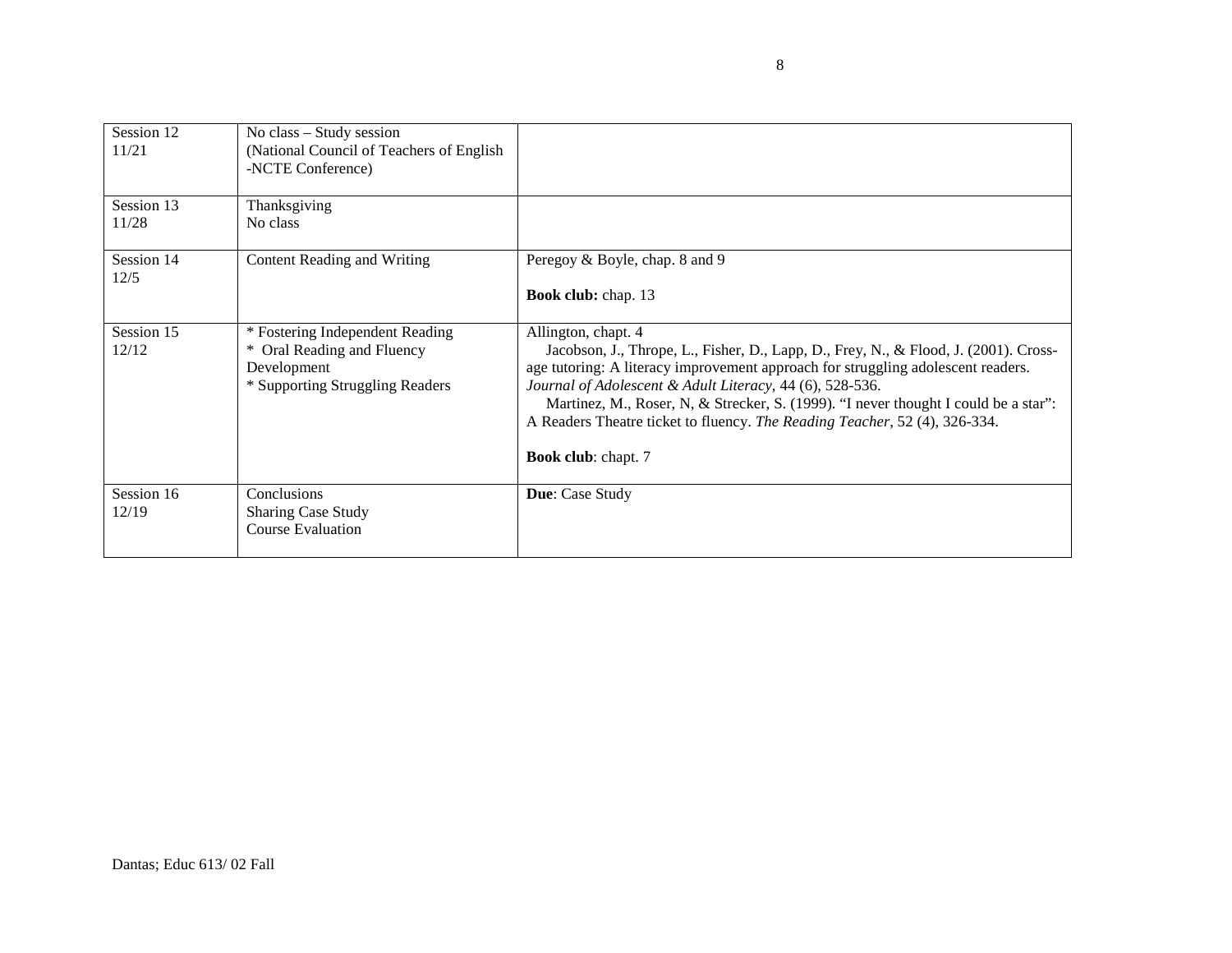## **California State University San Marcos College of Education EDUC 613**

**Parental Consent**

**Dear Parents:**

**I am working on my master degree in Literacy Education in the College of Education at California State University San Marcos.** 

**A very important part of my learning is to further my understanding of the reading and writing process. I have been asked to work with a student inquiring about what that student thinks and feels about the reading and writing process. Another part of this assignment is to audiotape and listen to the student read and to study the strengths that the he or she brings to the reading process. From my observations, I will develop an instructional plan to assist that student in building on his or her strengths and working on his or her needs.**

**I am asking for your permission to work with your child. The project will take approximately 5 hours over a period of time. The information will remain confidential. Your child's name will not be used in the report issued to my professor. You are entitled to all of the information I have gained, and I will share it with the classroom teacher if you so wish.**

**Sincerely,**

**--------------------------------------------------------------------------------------**

**I give my permission for you to work with my child \_\_\_\_\_\_\_\_\_\_\_\_\_\_\_\_\_\_\_\_\_.**

**I understand that all information will be kept confidential and that I am entitled** 

**to all of the information.**

**Signature Date** 

**\_\_\_\_\_\_\_\_\_\_\_\_\_\_\_\_\_\_\_\_\_\_\_\_\_\_\_\_\_\_ \_\_\_\_\_\_\_\_\_\_\_\_\_\_\_\_\_\_\_\_**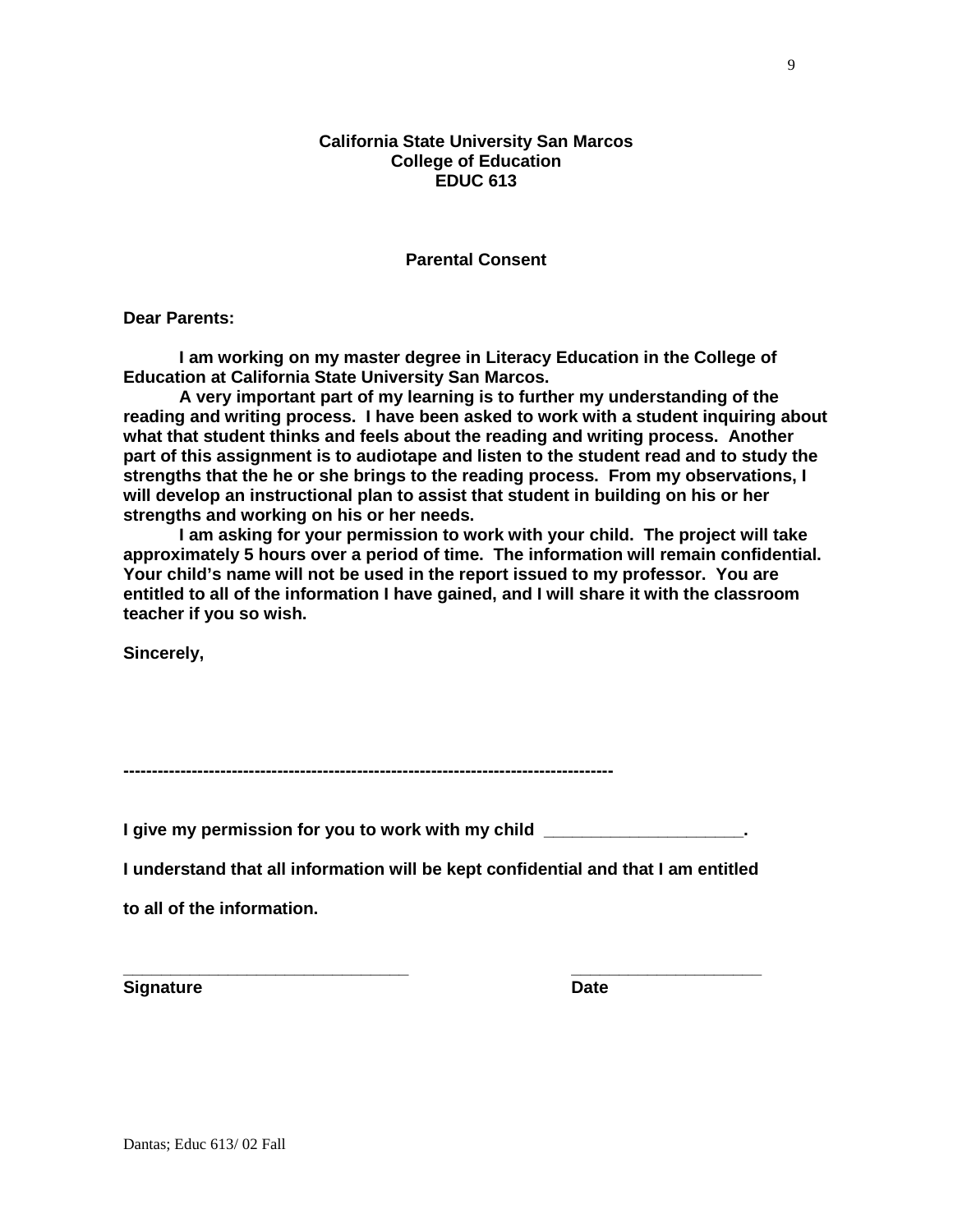

*San Marcos, California · USA 92096-0001*

*(760) 750-4035*

**College of Education**

30 de agosto, 2002

Estimados Padres,

 Estoy estudiando para mí titulo de maestría en lectura y escritura en California State University San Marcos. Tengo una tarea que requiere que observe a un niño(a) durante la hora de lectura y escritura en la clase. Tengo que entrevistar a los niños sobre la lectura y escritura, y oír y gravar su lectura. También tengo que escribir un plan de enseñanza que ayude al niño(a) continuar a crecer como lector y escritor.

 Necesito su permiso para esta actividad. Toda su información sobre su hijo/a será confidencial y puede pedir una copia si desea.

Sinceramente,

Por favor, firme y regrese a la clase.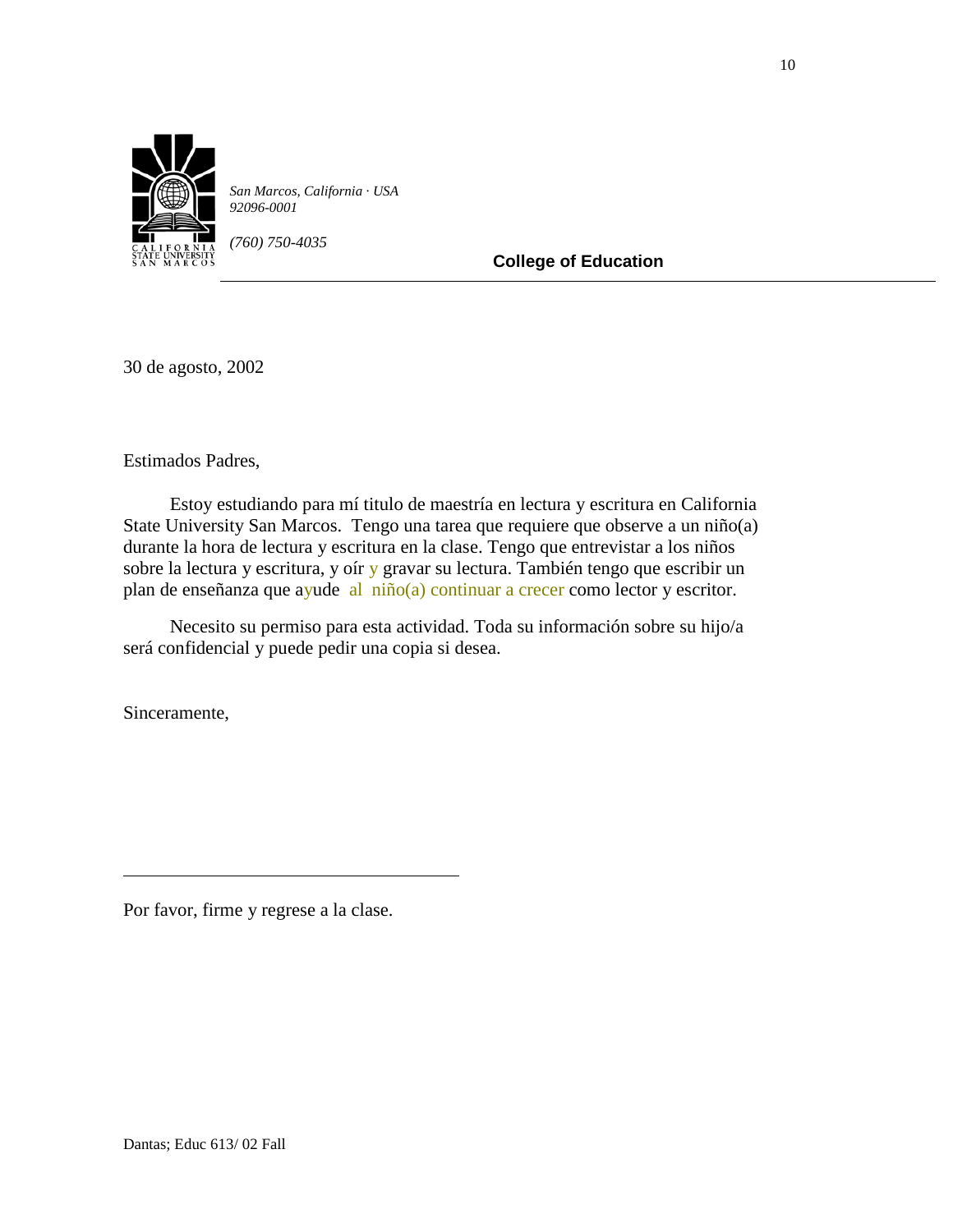# **EDUC 613 - Language and Literacy Education Reading and Writing Interview – Guiding Questions**

- **1. What are you learning to do in reading? [writing]**
- **2. How are you learning it? Who is helping you?**
- **3. What is easy about reading, what's hard? [writing]**
- **4. What do you do before you start to read? [write]**
- **5. While you are reading, if you come to a word that you don't understand or don't know, you \_\_\_\_\_\_\_\_\_\_\_\_\_\_\_\_\_\_\_ [writing]**
- **6. How can you tell when someone is a good reader? [writer]**

**\_\_\_\_\_\_\_\_\_\_\_\_\_ is a good reader because \_\_\_\_\_\_\_\_\_\_\_\_\_\_\_\_\_** 

**Do you think \_\_\_\_\_\_\_ ever comes to a word that s/he doesn't know?** 

- **If \_\_\_\_\_\_\_ comes to word s/he doesn't know, what do you think \_\_\_\_\_\_ does?**
- **7. What would your teacher do to help someone who doesn't know a word while s/he is reading? [writing]**
- **8. What do you do to help yourself understand and/or remember a story after you have read it?**
- **9. Do you think that you are a good reader? [writer] Why or why not?**
- **10. What would you like to learn to do next as a reader? [writer] How do you think you will learn it? (will someone help you?)**